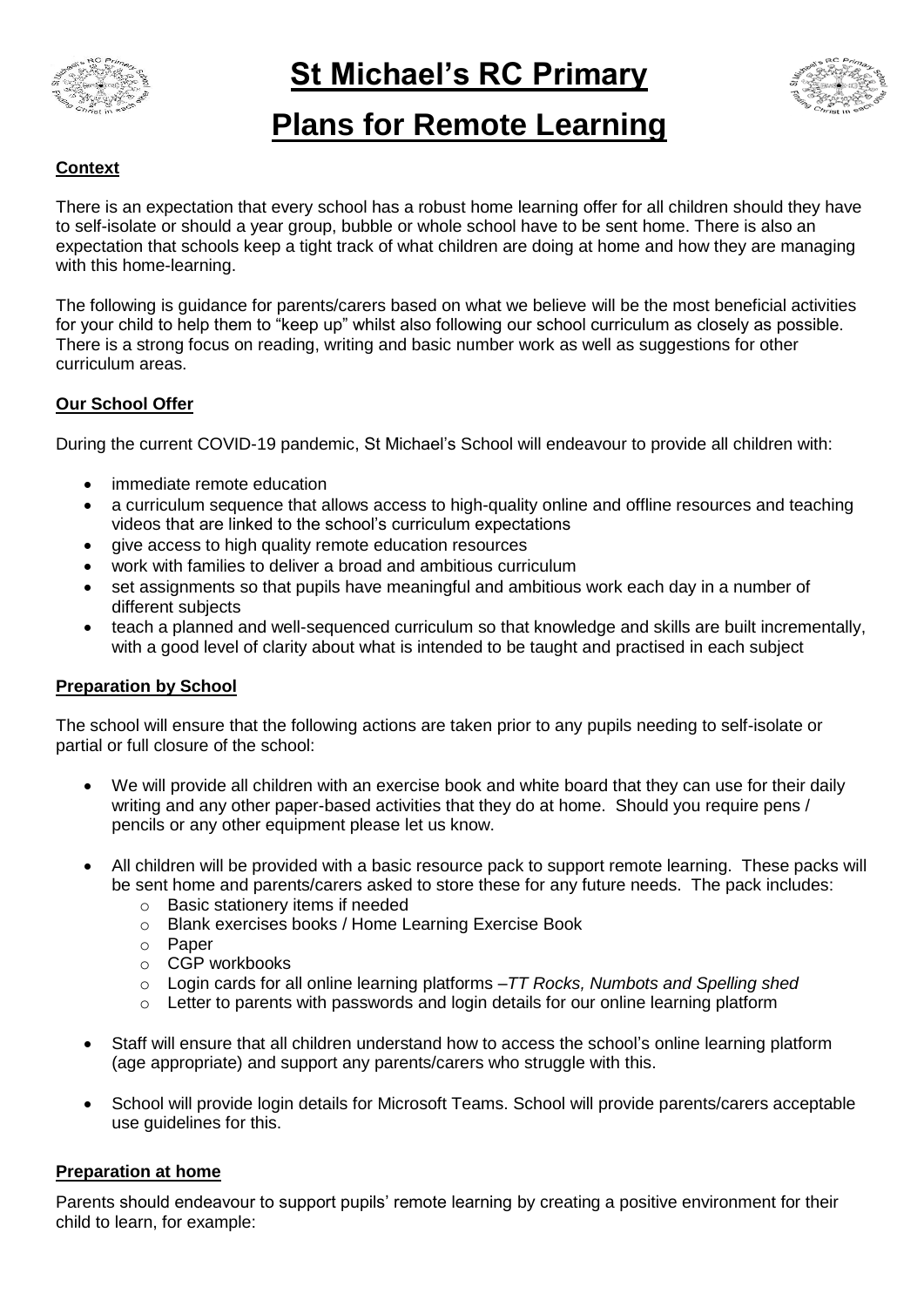- Distinguish between weekdays and weekends, to separate school life and home life.
- At the end of the day, have a clear cut-off to signal school time is over.
- Create and stick to a routine.
- Provide the correct equipment in order for your child to complete the work given.
- Designate a working space if possible.
- Make time for exercise and breaks throughout the day to keep your child active.
- Reinforce the importance of children staying safe online.
- Be aware of what your child is being asked to do, including: sites they will be asked to use and the school staff your child will interact with.
- Emphasise the importance of a safe online environment. Set age-appropriate parental controls on digital devices and use internet filters to block malicious websites. These are usually free, but often need to be turned on.
- Encourage your child to work to the best of their ability and praise their efforts.

#### **Online Access**

:

It is expected that children will access most of our remote learning through our online provision. If parents/carers do not have access to an electronic device, we expect them to inform school and we will endeavour to provide a suitable device for the duration of their child's absence.

If they do not have access to the internet (including mobile phone data), school will remind parents/carers that:

they can continue to liaise with school staff who will provide paper-based activities

#### **Stage 1 - If an individual child or a small number of children need to isolate**

The school will endeavour to:

- provide immediate access to our online learning platform e-schools
- provide individual login details for each of the learning platforms
- signpost families to online, high quality lessons, videos and resources daily
- ensure all resources and lessons provided, link to current curriculum objectives within their classroom
- carry out a welfare call to discuss remote learning, following a weeks absence
- provide paper-based resources for all subjects, if the child has no internet access at home

Parents/Carers are requested to:

- inform school as soon as the child needs to isolate
- inform school of any test results as soon as possible, the same day
- inform school on the first day of absence, if they have no access to the internet
- inform school on the first day of absence, if they do not have any access to Wi-Fi or mobile data
- access remote learning resources immediately, on the first day of absence
- ensure work is completed
- contact school if they have any concerns relating to the work provided
- submit / hand in the completed work in the agreed way
- inform school when the child will be returning

## **Stage 2 – If one or more class bubbles need to close**

The school will endeavour to: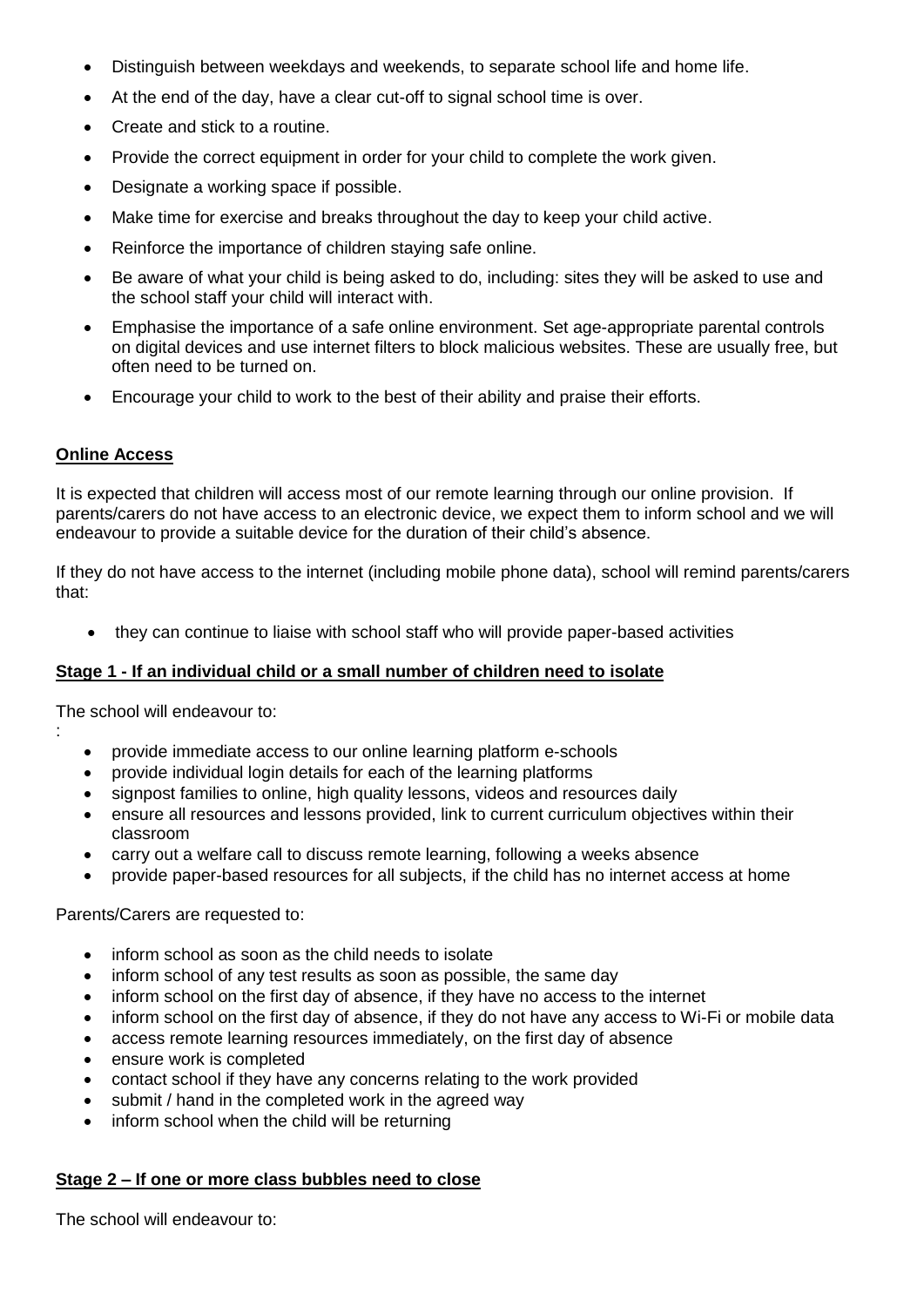## **Fulfil all of the above criteria and in addition:**

- inform parents that the bubble will close as soon as possible
- Use the online messaging on e-schools
- provide daily videos via the online learning platform e-schools
- to review the previous day's learning and address any common misconceptions
- provide timely feedback to all children
- respond to parents' messages (that confirm to the messaging protocol) within school working hours 9:00am – 3:00pm
- contact parents/carers who do not have access to the internet (or mobile data), weekly
- contact parents/carers following no work submission or contact through messaging, after a week

Parents/Carers are requested to:

- inform school on the first day of closure (or before if possible), if they do not have access to a device that can access the internet
- inform school on the first day of closure (or before if possible), if they do not have any access to Wi-Fi or mobile data
- complete online/offline daily learning tasks
- access remote learning resources immediately, on the first full day of absence
- endeavour to complete work according to the class timetable
- endeavour to submit completed work by the end of every school day
- submit children's work using agreed methods
- send messages to teachers, adhering to the messaging protocol, should they have any queries
- allow children to respond to any feedback, marking or improvement prompts, provided by the teacher

#### **Stage 3 – If the whole school closes or goes into local/national lockdown**

#### **Fulfil all of the above criteria and in addition:**

The school will endeavour to:

- provide welfare calls to those children not visible on Teams meetings or e-schools
- operate timely reward systems to celebrate home achievements

#### **Further Support Available**

If parents have any questions or concerns about remote learning, they should contact the following:

Issues in setting work – contact the relevant class teacher via email to the school office Issues with behaviour – contact the relevant class teacher via email to the school office Issues with IT – contact the school office

Issues with their own workload or wellbeing – contact Mental Health Practitioners (school could also provide links to examples of mental health support)

Concerns about data protection – talk to our school Business manager who will refer this to our school Data Protection Officer

Concerns about safeguarding – talk to the Designated Safeguarding Lead Mrs Bruton, Mrs Brown or Mrs Parker

Concerns about a child with SEND – talk to Mrs Parker our school SENDCO

**While we will endeavour to implement the steps outlined above, there may be circumstances beyond the control of the school that could impact on provision. For example, levels of staff absence or temporary technical difficulties.**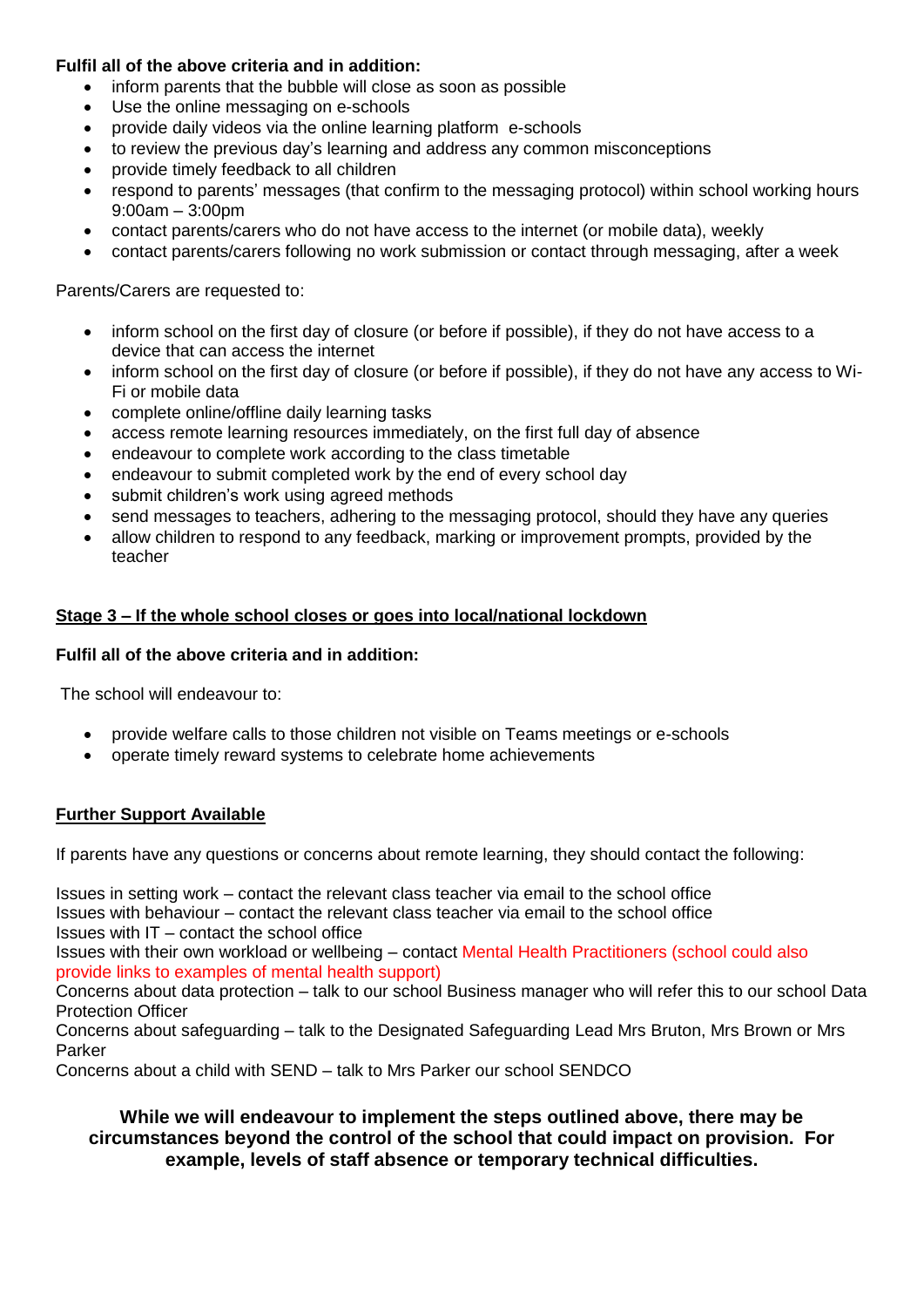# **Appendix 1 – Letter home to parents/carers outlining website provision**

## **Work Packs**

Dear Parent/Carer,

In this pack you will find some basic items that you will need to complete home learning should your child be absent from school due to Covid-19 symptoms or isolating.

Please do not use these items for any other purpose as we are unable to replace them.

Please endeavour to complete the daily lessons each day as we will don't think we will have time to catch up on the work missed when they return.

You can access your child's class home learning through the e-schools log in sent to you already.

You will need access to an electronic device in order to complete this such as a laptop, computer, iPad, tablet or mobile phone.

Yours sincerely, Head Teacher